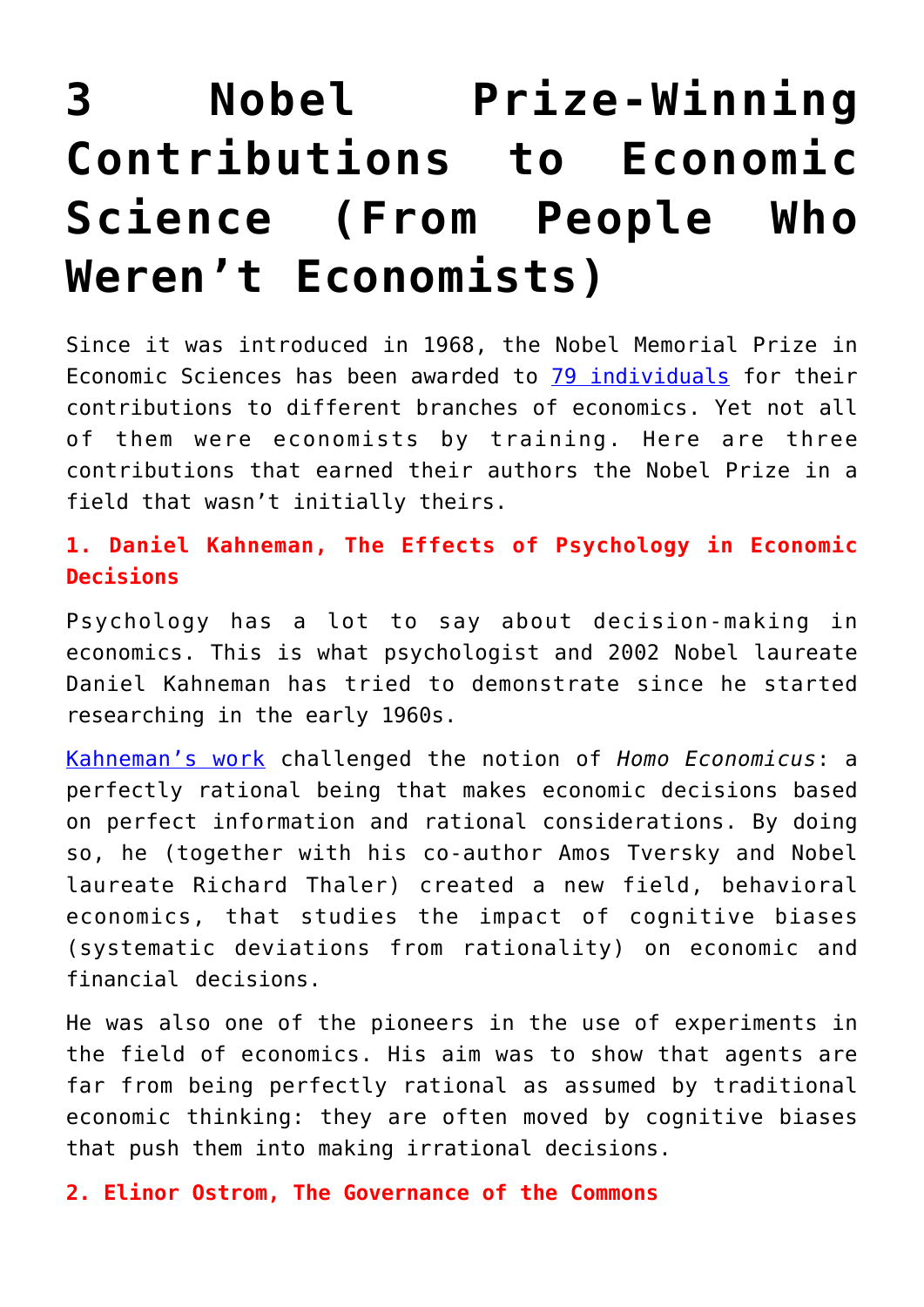The 2009 Nobel Prize in economics was awarded to the American political economist Elinor Ostrom for her work on the economic governance of commonly-owned natural resources. Ostrom, Ph.D. in Political Science, showed that the so-called *[Tragedy of](https://www.investopedia.com/terms/t/tragedy-of-the-commons.asp) [Commons](https://www.investopedia.com/terms/t/tragedy-of-the-commons.asp)* (the depletion of common pool resources in a community due to co-owners following their strict self-interest) can be overcome without the need for privatization or government intervention.

Imagine you are a farmer who owns fifty cows. You share a meadow with your neighbors, who are also livestock farmers. If you follow your self-interest without considering other factors, you will have an incentive to overuse the shared land for your own benefit unless: a) the meadow is divided into parts, each of which is assigned to one neighbor who will have exclusive rights over its use; b) an external authority (the government of the region) regulates the use of the land through legislation.

After undertaking a thorough analysis based on the study of hundreds communities that have been administering their commonly-owned resources (rivers, forests, meadows. etc.) for decades, Ostrom found that communities tend to develop their own rules to prevent resources from being quickly depleted, thereby solving the classic economic problem described above. Put differently, the owners, aware of the problems involving the overuse of natural resources, impose themselves restrictions aimed at preserving natural resources for future use.

## **3. John Nash, The Nash Equilibrium**

Even though he had won the Nobel Prize in Economics in 1994, it wasn't until 2001 when John Nash became world-famous thanks to the film *A Beautiful Mind*, a biographical drama about his life starring Russel Crowe. In it, Nash is portrayed as brilliant mathematician fighting against a mental illness that would haunt him until his death in 2015.

Nash's main contribution to the field of economics is the